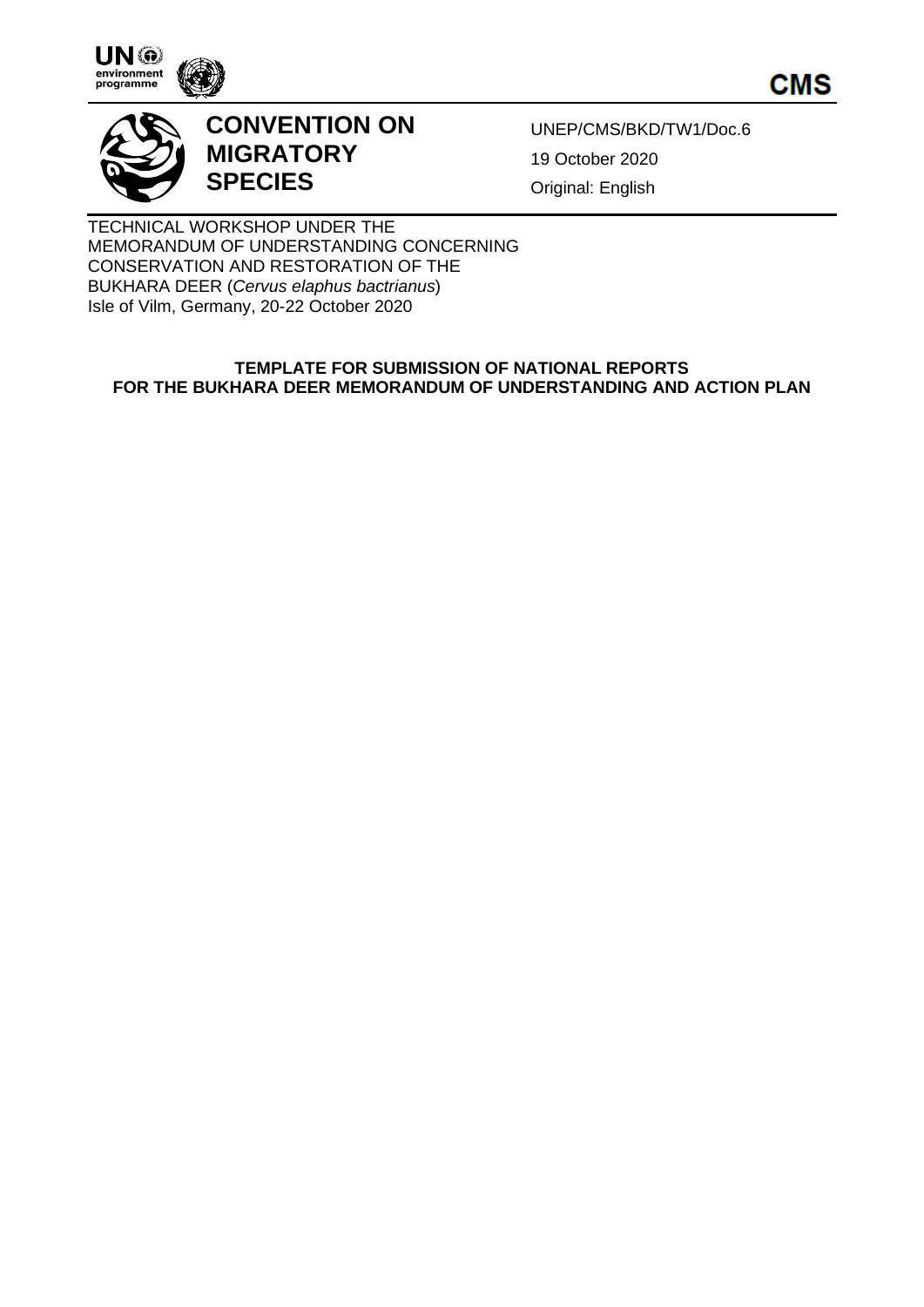# **TEMPLATE FOR SUBMISSION OF NATIONAL REPORTS FOR THE BUKHARA DEER MEMORANDUM OF UNDERSTANDING AND ACTION PLAN**

This reporting format is designed to monitor implementation of the Memorandum of Understanding and Action Plan concerning Conservation and Restoration of the Bukhara Deer (*Cervus elaphus bactrianus*). Reports on implementation will support exchange of information throughout the range and assist the identification of necessary future actions by the Signatories.

Please complete as appropriate and return to the CMS Secretariat (cms[.secretariat@cms.int\)](mailto:secretariat@cms.int), keeping in mind that not all sections are relevant to each country.

# **1. GENERAL INFORMATION**

| 1.1.                                                                                                         | <b>Range State name:</b>                                                 |  |  |  |  |  |  |
|--------------------------------------------------------------------------------------------------------------|--------------------------------------------------------------------------|--|--|--|--|--|--|
|                                                                                                              |                                                                          |  |  |  |  |  |  |
|                                                                                                              |                                                                          |  |  |  |  |  |  |
| 1.2. Designated Focal Point with responsibility to co-ordinate MoU implementation (full contact<br>details): |                                                                          |  |  |  |  |  |  |
|                                                                                                              |                                                                          |  |  |  |  |  |  |
|                                                                                                              |                                                                          |  |  |  |  |  |  |
|                                                                                                              | dd/mm/yyyy<br>1.3. Date submitted:                                       |  |  |  |  |  |  |
|                                                                                                              | From: dd/mm/yyyy<br>To: dd/mm/yyyy<br>1.4. Period covered by the report: |  |  |  |  |  |  |
| 1.5. List of agencies or NGOs that have provided input to this report:                                       |                                                                          |  |  |  |  |  |  |
|                                                                                                              |                                                                          |  |  |  |  |  |  |
|                                                                                                              |                                                                          |  |  |  |  |  |  |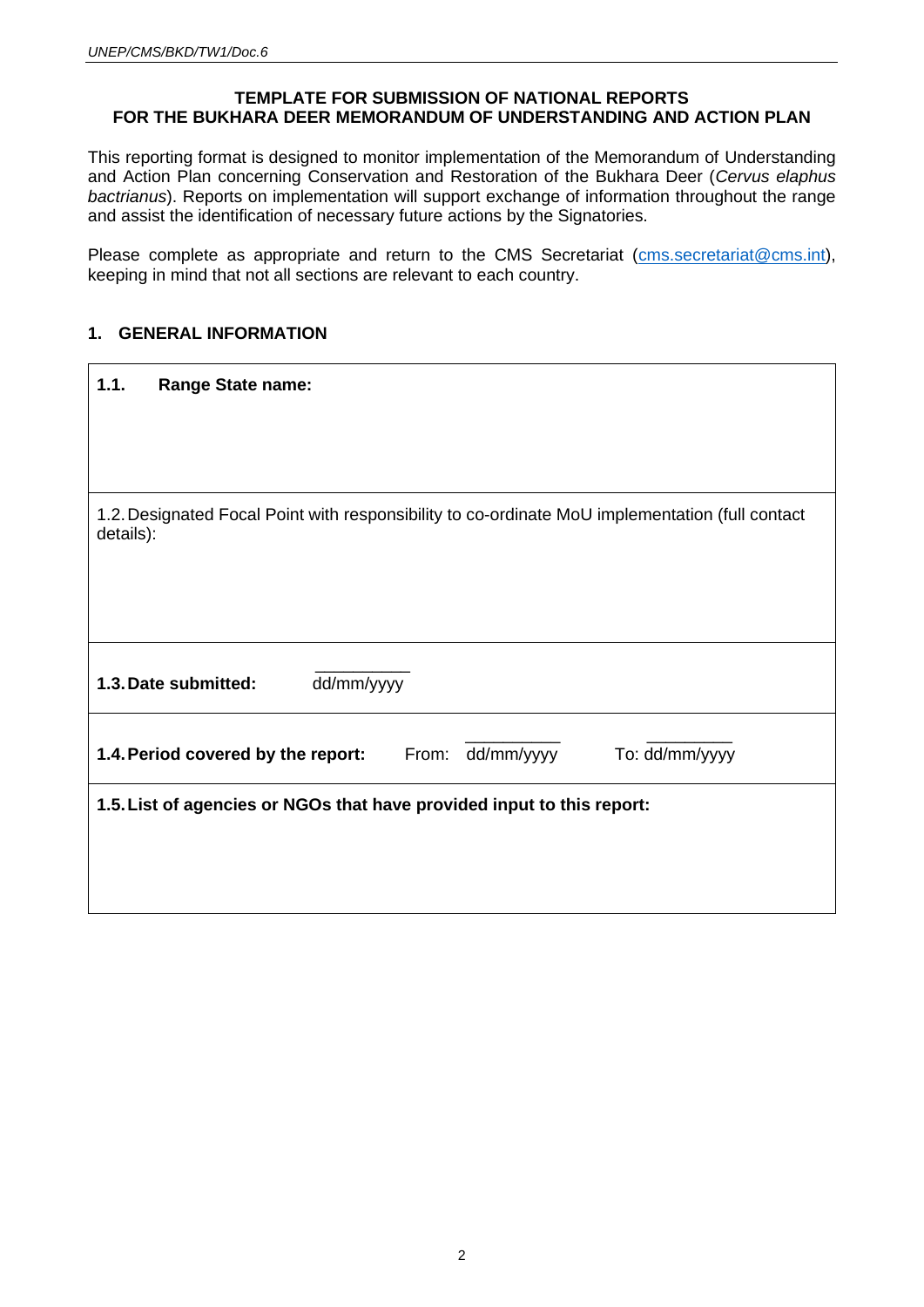# **2. BUKHARA DEER POPULATIONS**

- 2.1. Is Bukhara deer monitored in your country? If yes, please describe the monitoring methods. For example, monitoring tools can include camera traps, aerial counts, yearly snow counts, surveys, and other field methods.
- 2.2. What percent of your country's Bukhara deer population is being monitored?
- 2.3. Is monitoring regular, occasional, or spontaneous, and who carries it out?
- 2.4. Please describe results of these monitoring efforts (since the last report).
- 2.5. Describe current existing populations and subpopulations and their current status (since the last report).

| Overall country population trend □ Up □ Down □ Stable □ Unknown |  |  |  |  |  |  |  | 2.6. |
|-----------------------------------------------------------------|--|--|--|--|--|--|--|------|
|-----------------------------------------------------------------|--|--|--|--|--|--|--|------|

- 2.7. How are records about the monitoring of the Bukhara Deer in your country kept, and what organization, agency or office maintains the records/database?
- 2.8. What measures have been taken to standardise monitoring methodology with other states?

#### **3. HABITAT**

- 3.1. What proportion of Bukhara deer habitat has been lost […%] or degraded? […%]
- 3.2. What efforts have been made to restore degraded habitat and to what extent have these been successful?
- 3.3. Please describe the overall status and intactness of Bukhara deer habitat.
- 3.4. What are the factors driving habitat degradation and fragmentation?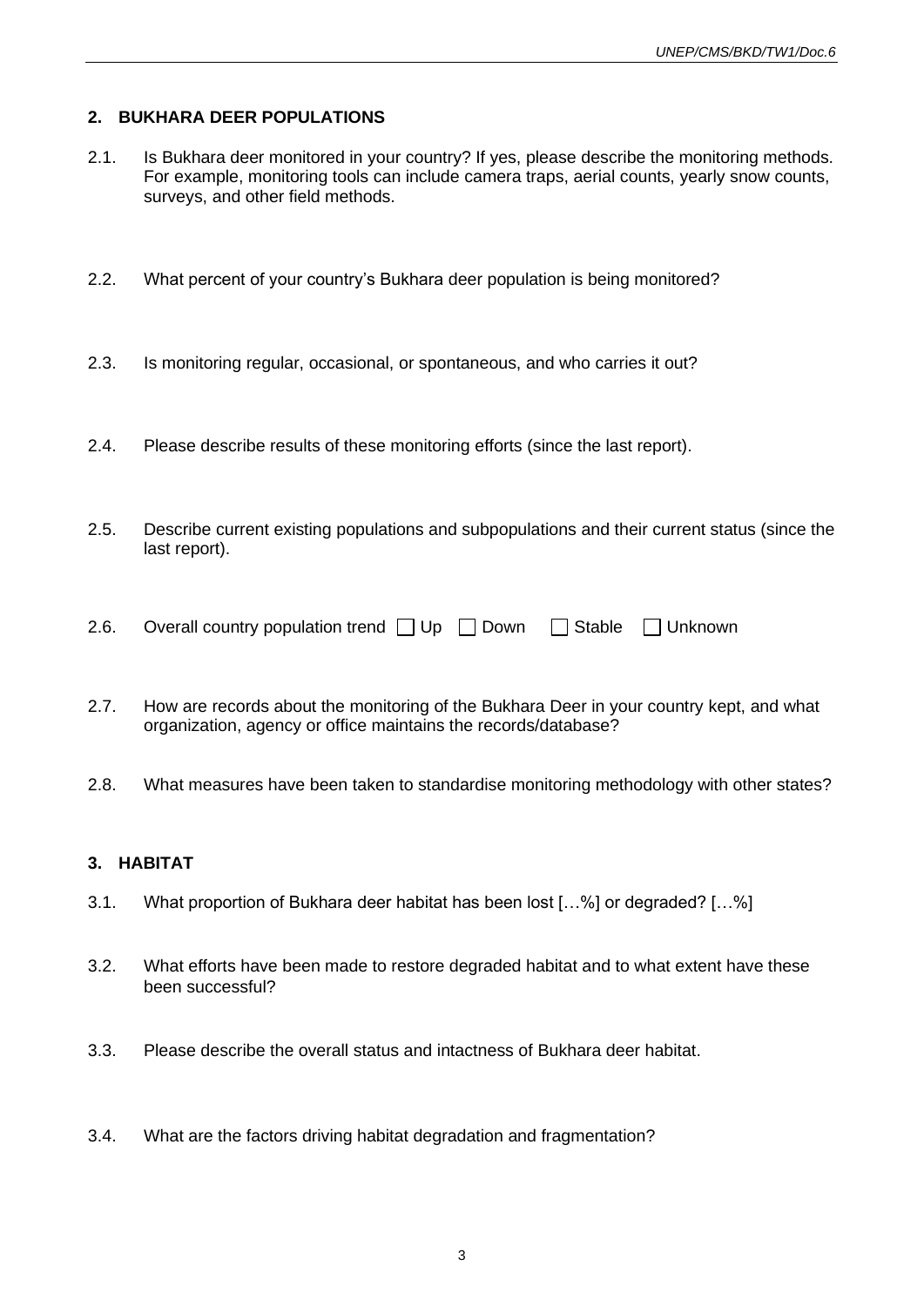- 3.5. Which activities did you undertake to improve the intactness and connectivity of Bukhara deer habitat?
- 3.6. List any significant physical barriers that prevent Bukhara deer migrations (e.g. fences, pipelines, roads, railways, canals).
- 3.7. Is the impact of planned infrastructure developments affecting Bukhara deer range assessed?  $\Box$  Yes  $\Box$  No
- 3.8. If so, please describe the proposed/planned infrastructure mitigation measures.
- 3.9. What percentage of Bukhara deer range is covered by protected areas? […..%]
- 3.10. List all protected areas in Bukhara deer range, together with IUCN management category, area (hectares), seasons/months when Bukhara deer are present, estimated number of Bukhara deer present, and whether these include rutting/calving areas.

| <b>Name</b> | Size (ha) | <b>IUCN</b><br>category | <b>Estimated</b><br>numbers | <b>Rutting</b> | <b>Calving</b> |
|-------------|-----------|-------------------------|-----------------------------|----------------|----------------|
|             |           |                         |                             |                |                |
|             |           |                         |                             |                |                |
|             |           |                         |                             |                |                |
|             |           |                         |                             |                |                |
|             |           |                         |                             |                |                |
|             |           |                         |                             |                |                |
|             |           |                         |                             |                |                |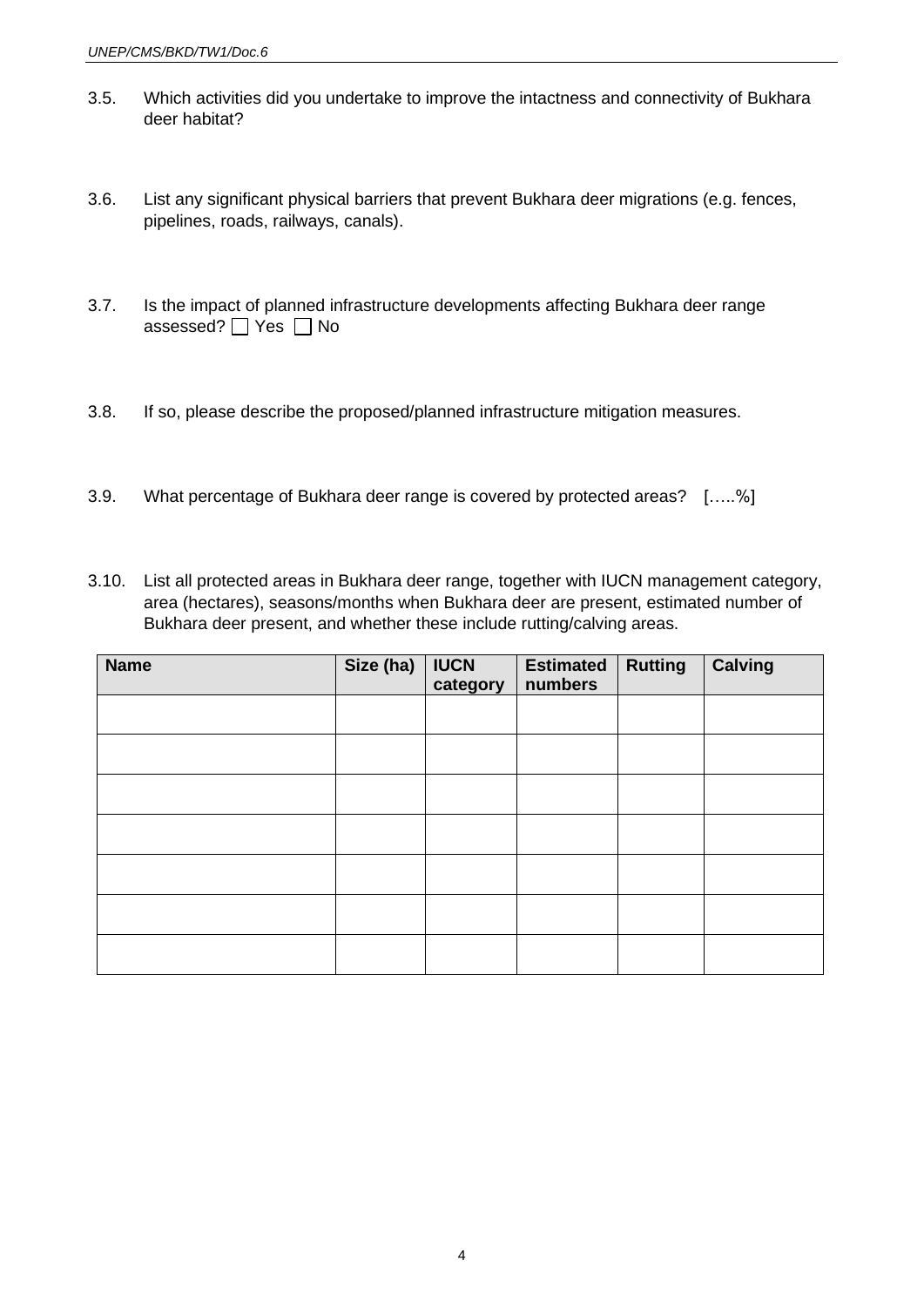#### 3.11. Are there plans to create additional Protected Areas for Bukhara deer? If so, please list them in the table below

| <b>Name</b> | Size (ha) | <b>IUCN</b><br>category | <b>Estimated</b><br>numbers | <b>Rutting</b> | <b>Calving</b> |
|-------------|-----------|-------------------------|-----------------------------|----------------|----------------|
|             |           |                         |                             |                |                |
|             |           |                         |                             |                |                |
|             |           |                         |                             |                |                |
|             |           |                         |                             |                |                |
|             |           |                         |                             |                |                |
|             |           |                         |                             |                |                |
|             |           |                         |                             |                |                |

3.12. List key areas of Bukhara deer range lacking any protection.

# **4. TRANSBOUNDARY POPULATIONS**

- 4.1. Are there any transboundary initiatives for the conservation of Bukhara deer populations shared with neighbouring States?
- 4.2. Are there transboundary populations for which there is no cooperation with neighbouring states in place?
- 4.3. Are there currently any transboundary protected areas that contain Bukhara Deer? Are any new ones planned?

#### **5. LEGAL PROTECTIONS**

- 5.1. List agencies active in Bukhara deer conservation and management and their functions related to Bukhara deer.
	- a. Government agencies
	- b. Non-governmental organizations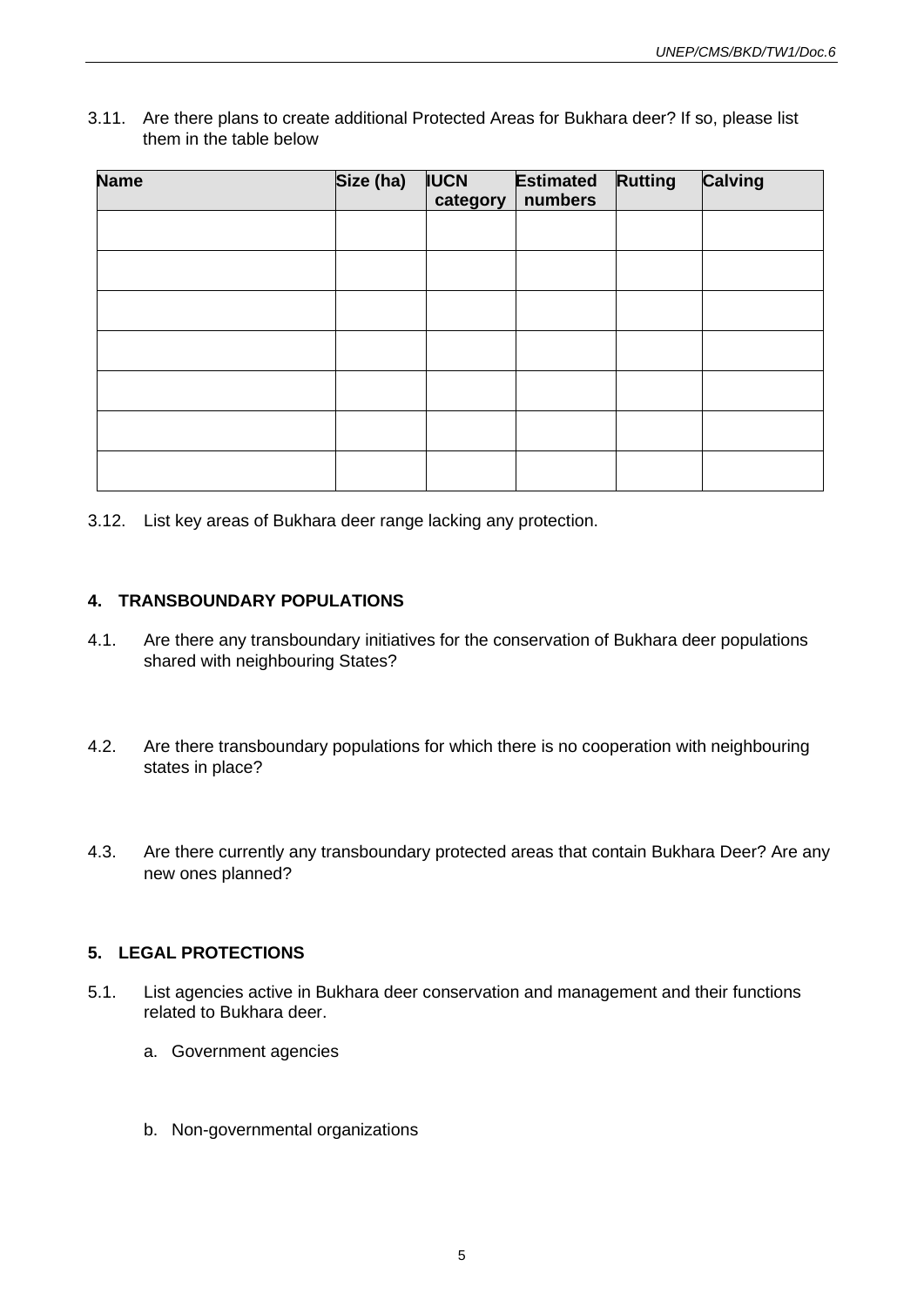- 5.2. Has a national strategy or action plan for Bukhara deer been developed?  $\Box$  Yes  $\Box$  No [Details]
- 5.3. What is the legal status of Bukhara deer?
- 5.4. Provide details and references of relevant legislation.
- 5.5. Which agencies or departments are in charge of enforcing the legislation? [Indicate those charged with *in situ* protection, e.g. anti-poaching or surveillance of protected areas, and those charged with controlling legal and illegal trade in Bukhara deer.]
- 5.6. What penalties are applicable for infringements of the legislation?
- 5.7. Provide details of all activities undertaken since the last report to protect Bukhara deer in situ.

#### **6. COMMUNITY INVOLVEMENT IN BUKHARA DEER CONSERVATION**

- 6.1. Are communities involved in Bukhara Deer conservation?
- 6.2. Describe initiatives to facilitate community-based conservation.
- 6.3. Give details of any socio-economic surveys carried out to better understand attitudes of local communities to BD.

#### **7. CAPTIVE BREEDING**

- 7.1. Are there captive breeding facilities? List existing facilities, including private ones, and describe any future planned ones.
- 7.2. How many Bukhara deer are held in total and at individual centres? Is reproduction successful?
- 7.3. Is there any co-operation with captive breeding facilities in other states and have any captive-bred animals been transferred to other range states (since the last report)?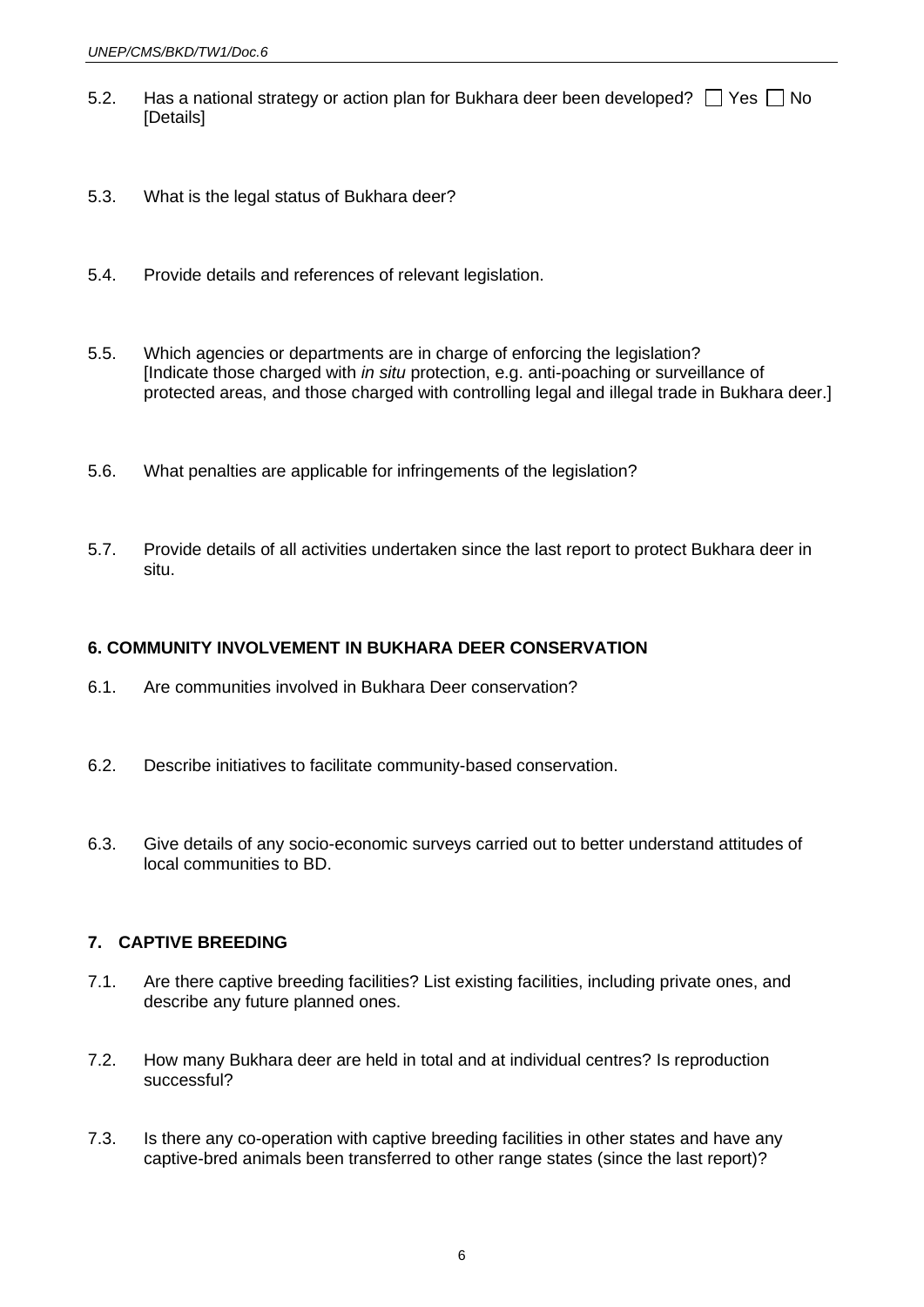- 7.4. Have any captive-bred animals been released into the wild, or planned to be released?
- 7.5. What are the main challenges related to captive breeding of Bukhara deer?

# **8. EDUCATION AND AWARENESS**

Describe educational and publicity materials and programmes that have been developed for:

**Schools** 

General public

Press and Media

# **9. ECOLOGICAL STUDIES**

- 9.1. Describe any relevant ecological studies on BD and its habitat. Potential studies can include data about the habitat, behaviour and migrations, calving, diet, disease, mortality, natural predators, and any other topics (since the last report).
- 9.2. List any relevant recently published reports or publications (since the last report)

#### **10. THREATS**

|                                   | <b>Nil</b> | Low | <b>Medium</b> | High | Very high | <b>Unknown</b> |
|-----------------------------------|------------|-----|---------------|------|-----------|----------------|
| Illegal hunting for meat          |            |     |               |      |           |                |
| Illegal hunting for trade         |            |     |               |      |           |                |
| Illegal hunting for sport         |            |     |               |      |           |                |
| Habitat loss and<br>fragmentation |            |     |               |      |           |                |
| Livestock competition             |            |     |               |      |           |                |
| <b>Disease</b>                    |            |     |               |      |           |                |
| Climate                           |            |     |               |      |           |                |
| Predation                         |            |     |               |      |           |                |
| Demographic factors               |            |     |               |      |           |                |
| Barriers to migration             |            |     |               |      |           |                |
| Other<br>(Please specify)         |            |     |               |      |           |                |

10.1 Rate the impact of the main threats to Bukhara deer in your country